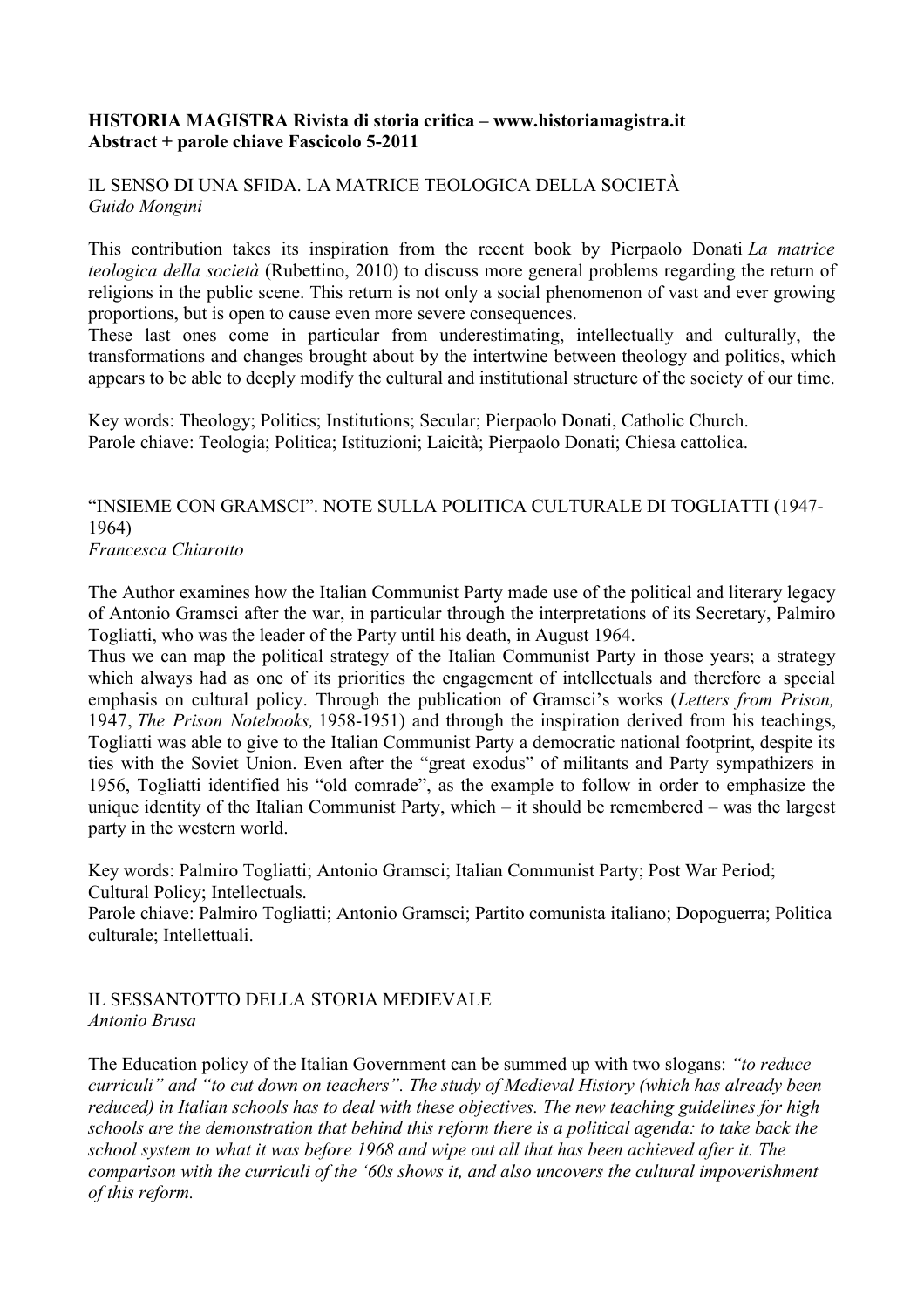Key words: Education Policy; Gelmini's Reform; Medieval History; 1968; High Schools; curriculi. Parole chiave: Politica scolastica; Riforma Gelmini; Storia medievale; Sessantotto; Scuola secondaria superiore; Programmi scolastici.

## DA RIVISTA DI CULTURA A STRUMENTO DI MILIZIA POLITICA. «IL MULINO» (1951- 1968) *Giovanna Savant*

The review «Il Mulino», founded in Bologna in 1951 by a group of about ten young academy who meta t the local University, aims to be an intellectual laboratory, not tied to any political party. The situation of the intellectuals, the condition of Italian schools and Universities are the first topics analysed and until the end of the '50s are the group's main interest. «Il Mulino» from cultural review becomes a militant one: the focus shift towards political parties, tendencies and congresses; the aim is to favour a dialogue among those who are considered to be the positive forces in the Italian political life: Catholics, liberals and socialists. Only through the collaboration of these three forces Democracy can be developed. No dialogue, instead, with the Communists. Communism is considered outside the democratic spirit, it is an advocate of an absolute, centralized and bureaucratic State, where there is no space for Freedom. The advent of a centre-left coalition will be favorably greeted since t is seen as the most serious political attempt to subtract from communist influence the working class and the peasants, their biggest supporters, carrying out those reforms necessary to satisfy their needs and aimed to guarantee the Country's democratic evolution.

Key words: «Il Mulino»; Centre-Left; Imperfect Bipartitism; Democrazia Cristiana; Liberalism. Parole chiave: «Il Mulino»; Centro-sinistra; Bipartitismo imperfetto; Democrazia Cristiana; Comunismo; Liberalismo.

#### COME SI FA LA STORIA DEI CONCETTI? LA PROPOSTA DI OTTO BRUNNER, TRA STORIOGRAFIA E IDEOLOGIA POLITICA *Diego Fusaro*

The article examines the theoretical profile of the historian Otto Brunner (1898-1982) and his importance for the genesis of the work *Geschichtliche Grundbegriffe: Historisches Lexikon zur politisch-sozialen Spache in Deutschland* (1972-1997), edited by him along with Reinhart Koselleck (1923-2006) and Werner Conze (1910-1986). It is *fundamental,* but also *problematic,* to deal with the reflections and the works of Brunner in order to comprehend the *Lexikon* and the experience of the "history of concepts". From one side, without it, the experience of the *Begriffsgeschichte* would be for the most part undecipherable; and, from the other side, it is very problematic to take stock of the Brunner's work with a free-value modality, especially if we take into account his relationship with the nazi regime.

Key words: History of Concepts; Constitutional History; Basic Concepts of History; Nazism; Medieval History; Feud. Parole chiave: Storia dei concetti; Storia costituzionale; Concetti fondamentali della storia; Nazismo; Storia medievale; Faida.

DA TEMPLI DELLA STORIA A TORRI D'AVORIO. GLI ARCHIVI PER UNA RICERCA SULL'ENTE NAZIONALE ARTIGIANATO E PICCOLE INDUSTRIE.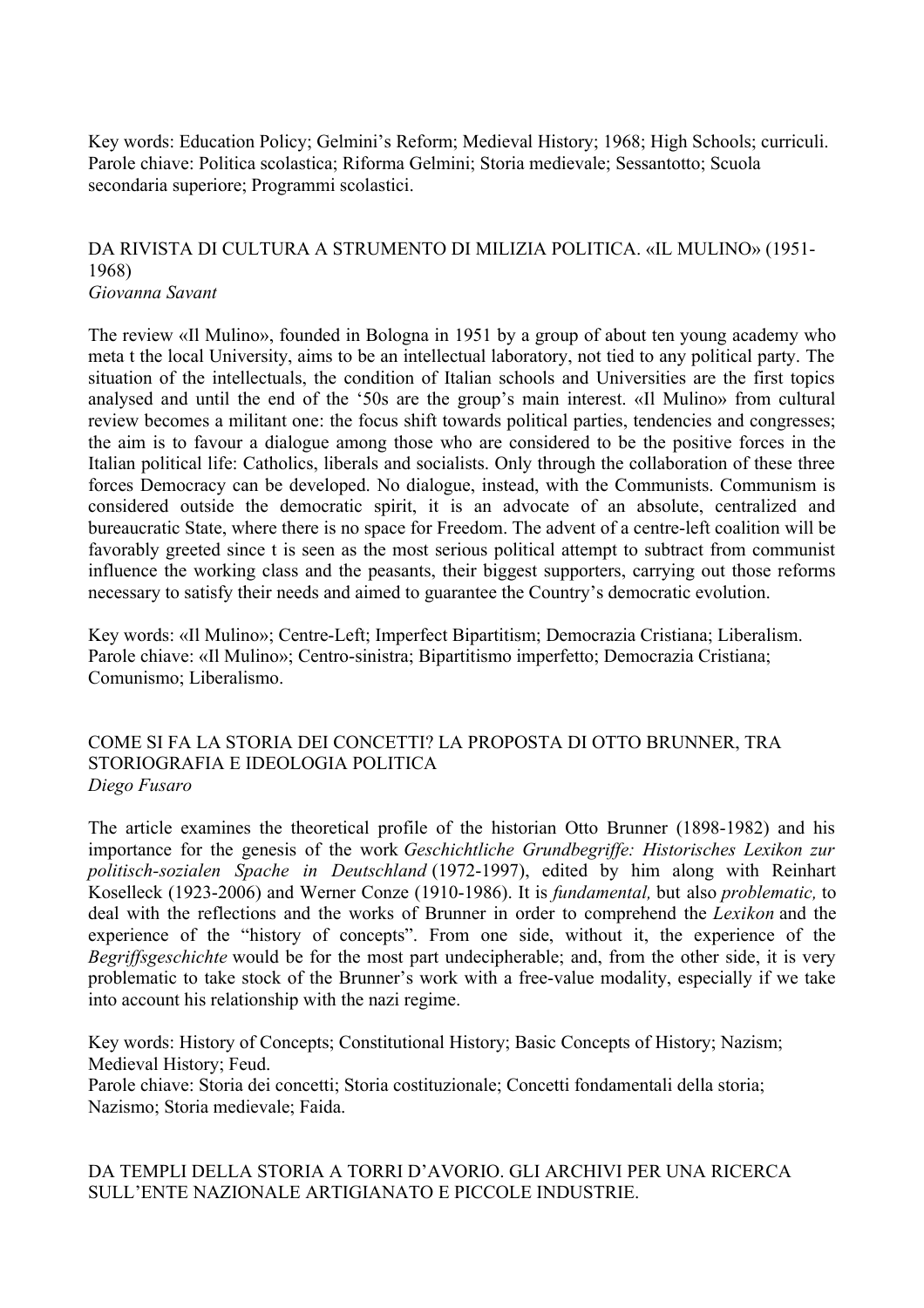#### *Anna Pina Paladini*

In the field of studies about State and state-controlled bodies there are many contributions, but there has been a very limited interest in sectorial ones. The ENAPI is one of them; created by the fascism to support artisans and small business and to regulate the government's relations with economy, it worked until 1977. The purpose of my doctoral research is to reconstruct its history and particularly its connections with the political context, the Confederation of Industry and Handicraft and the economic growth.

This study has been developed above all thanks to some documents from the archive of Confindustria. I also gained access to other sources preserved in local archives as in the State's Central one; but it was often difficult, particularly for those of the '70s, because of some inefficiencies due to the poor financial resources for these institutes.

Key words: ENAPI; State-Controlled Bodies; Sources; Archives; '70s of XX Century; Obstacle to Research.

Parole chiave: ENAPI; Ente parastatale; Fonti; Archivi; Anni Settanta del XX secolo; Ostacoli alla ricerca.

## IL SOGNO POLACCO NELLA LUNGA NOTTE EUROPEA *Salvatore Cingari*

In this text the author gives his thoughts, feelings and impressions of the trip in Poland in February 2009 for the Erasmus program for teachers. He describes his impressions and sociological observations, as well as conversations with people he met, in particular the colleagues from university. He records his discussions with them about Poland's recent tragic past and the processes of capitalist modernization which the country is presently investing in a tumultuous pace. There is a situation where the insecurity and social inequalities are widespread but the political and economic elites are optimistic about economic growth. The elites believe that neo-patriotism mitigates the negative effects of marketization of society. The critics of authoritarian communism tends to undervalues the *social* dimension of democracy. The trip is situated against a backdrop of global problems: the Arab-Israeli conflict and the Italian and European crises.

Key words: Market; Communism; Identitarism; Democracy; History; Poland. Parole chiave: Mercato; Comunismo; Identitarismo; Democrazia; Storia; Polonia.

## FORME DELL'ACCADERE, FORME DEL DIRE *Antonio Prete*

Can the poetry and the novel testify and represent the occurrence of the story? What is the difference between the historical narrative and literary writing? In this paper the author proposes a reflection on the relationship between poetic invention and history with an emphasis on how the historian and the poet stand out on how to construct the narrative. If the concern of the historical narrative is the bond between the veracity of the sources and interpretation of facts, poetic language in the representation of events involves a metamorphosis, which aims to give visibility to what is alien and invisible to the historical mean. The poem is thus a necessary step for the understanding of the events, as reveals the aspects of groundwater, this inner time, that the historical narrative is unable to represent.

Key words: Poetry; History; Romance; Poetic Invention; Historical Narrative; Poetic Language.